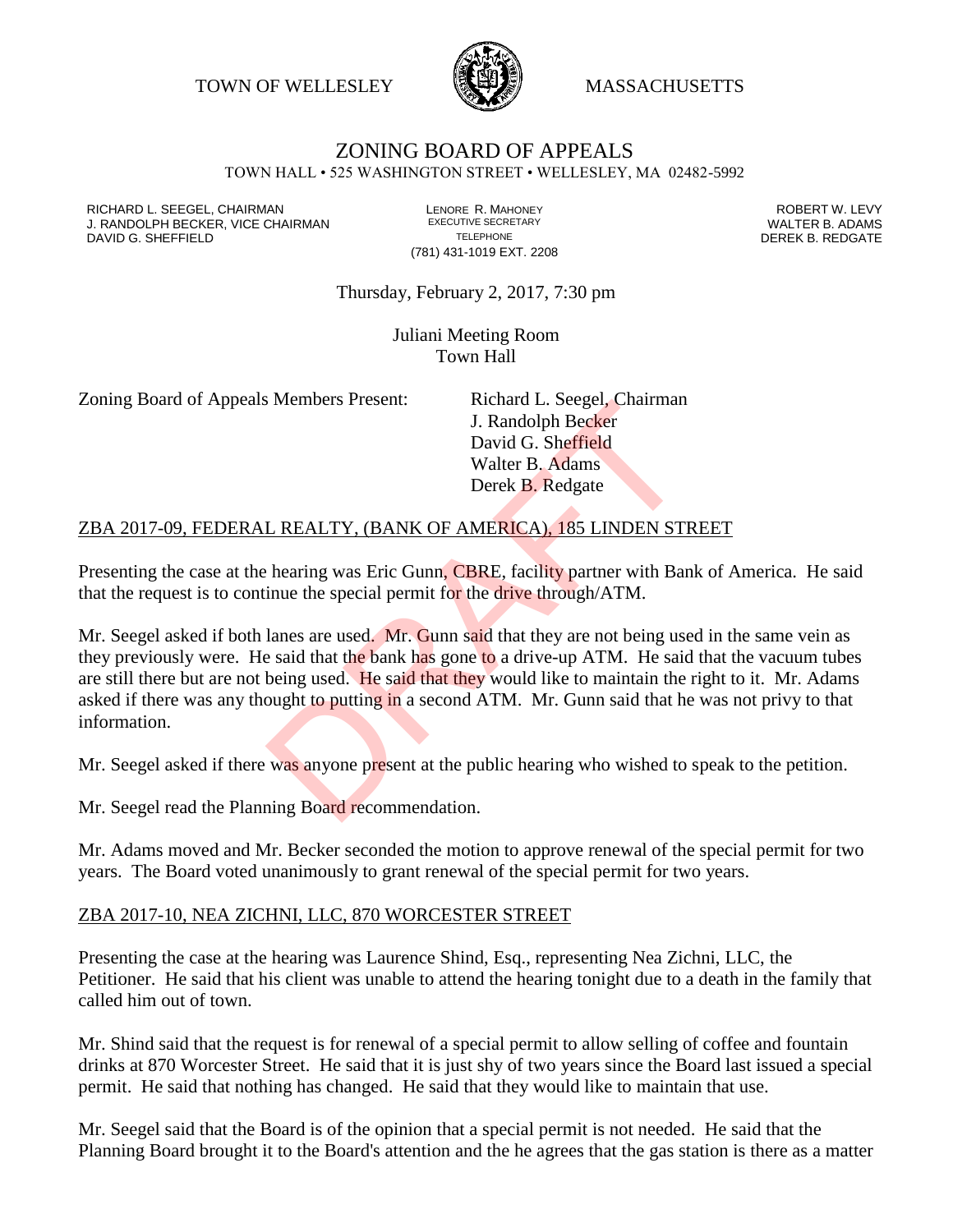of right and selling soda and coffee is a customary accessory use to the by right use. He said that he did not think that a special permit is needed.

Mr. Adams said that he concurred with Mr. Seegel. He said that there might be a point where it stops being an accessory use. He said that a mini-mart might not be considered to be an accessory use. He said that he was not sure where that point is. He said that, in this particular situation, they are not asking to expand in any way.

Mr. Becker said that there are other similar uses in town that the Board can use to compare as a customary accessory use. He said that this is not the only one.

Mr. Seegel said that Mr. Shind may decide that he wants to write up something and put it on record because the special permit will expire. He said that Mr. Shind should put something together for the Building Inspector. Mr. Shind said that he would do that. Mr. Seegel said that, again, the Board does not think that a special permit is required.

# ZBA 2017-08, TRILLIUM DEVELOPMENT LLC, 7 BEMIS ROAD

Presenting the case at the hearing was Victor Corda, Trillium Development LLC, the Petitioner. He said that the request is to raze an existing house and replace it with a new structure on a pre-existing nonconforming 10,000 square foot lot.

Mr. Adams said that the Petitioner is seeking relief for one element that could be curable, namely, the front yard setback. Mr. Corda said that the structure itself sits within the setback but the front landing is few feet into setback. He said that they designed thinking that it was more of a front yard. He said that only the front and side landings will not conform.

Mr. Adams said that the front yard setback is 30 feet. Mr. Corda said that he was advised that the setback would be 20 feet. The Executive Secretary said that Michael Grant, Building Inspector, said that the driveway is what he considered to be the front yard and everything else would be side yards.

Mr. Becker said that the Board previously granted a variance for the build factor. He questioned why the petition was before the Board. Mr. Corda said that two landings will exceed 25 square feet in what is being called the side yard setbacks. He said that they designed the structure to be under the 3,600 square foot Total Living Area plus Garage (TLAG) threshold. He said that TLAG will be 3,162 square feet. He said that they kept is smaller. He said that they did option out a third floor and some living space in the basement. He said that it is a very difficult lot to design a house for. the air and replace it with a new structure on<br>an existing house and replace it with a new structure on<br>quare foot lot.<br>Petitioner is seeking relief for one element that could be c<br>orda said that the structure itself sits

Mr. Seegel said that the lot is located in a 10,000 square foot Single Residence District and complies with the size requirements. He said that they previously got a variance to use the access. Mr. Becker said that the question is where is the front yard. He questioned whether it is 10 feet wide and 180 feet long or is it something different from that. He said that when this came before Board for the variance for the build factor, the Board discussed the issue of the front yard.

Mr. Adams asked if the 10 foot access is part of the parcel and not an easement. Mr. Corda said that it is part of the parcel. He said that it is the only access to the parcel. Mr. Becker said that it is included in the square footage of the lot.

Mr. Seegel said that it did not make sense to him to call everything else a side yard. Mr. Becker said that at the rear there will be 20 feet where they only need ten. Mr. Adams said that 20 feet is required there because it backs up to the side yard of an abutting property. Mr. Seegel said that there is another house being built on Seaward Road. He asked if this lot backs up to that. Mr. Corda said that it backs up to the side yard of the daycare and the lot on Seaward would be to the side to this. Mr. Seegel said that,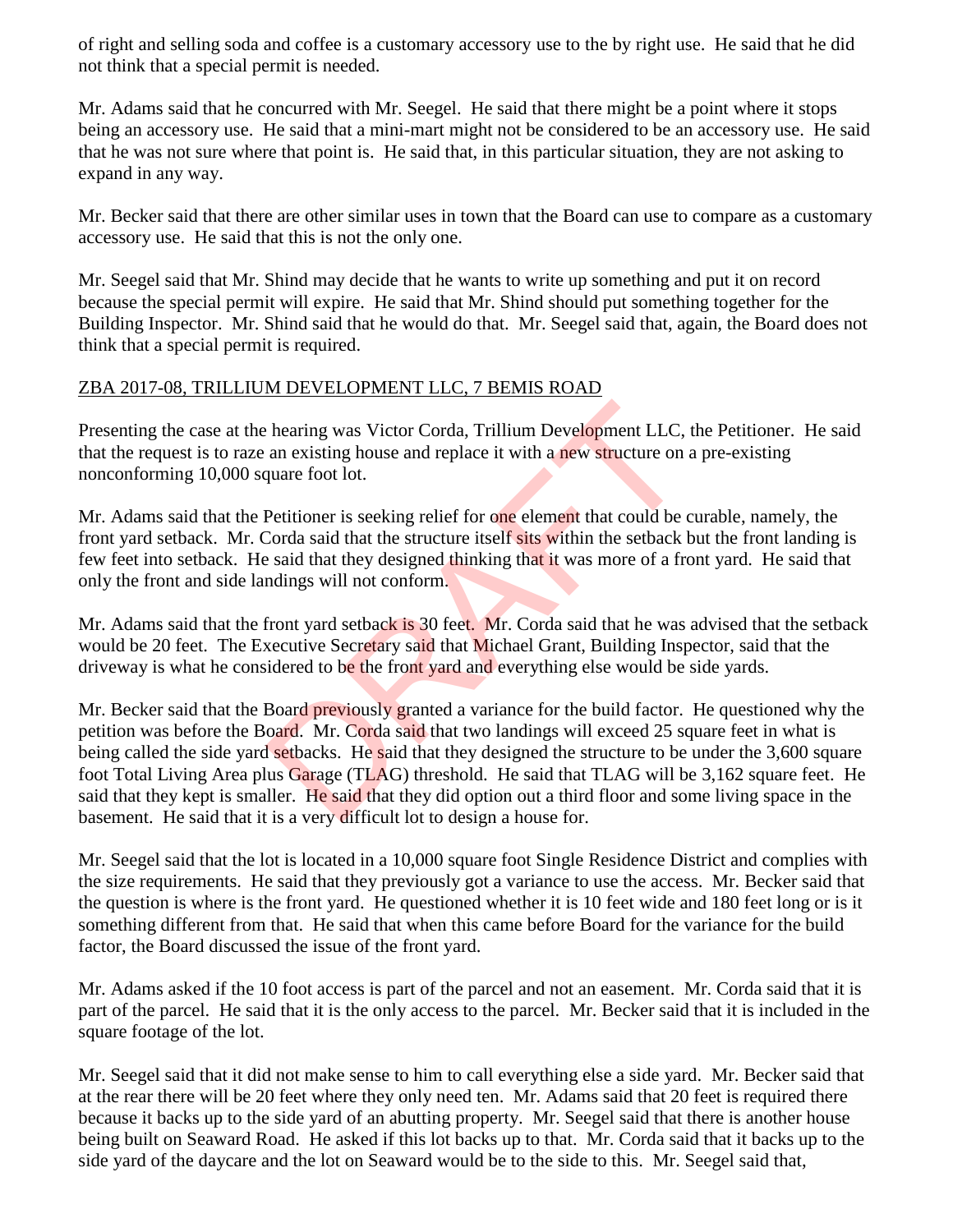effectively, everything is a side yard. Mr. Adams said that it is Mr. Grant's purview to make that judgment and if somebody objected, they could bring it before the Board for deliberation.

Mr. Corda said that his issue was to get a reasonable landing outside of the front door. He said that the landing would have conformed if this was a front yard. Mr. Seegel said that everything that is protruding out from the house that encroaches is less than 50 square feet. Mr. Corda said that the exception for a landing in the side yard is 25 square feet.

Mr. Adams said that his concern was that, although the side wings are much lower in height, the center is going to be 10 to 12 feet taller than the existing building. Mr. Corda said that the existing building is tall. He said that it has a finished third floor and a full walkout. Mr. Adams said that at least one of the abutting buildings is three stories.

Mr. Seegel read the Planning Board recommendation. He said that the Planning Board may not have been aware of the Building Inspector's interpretation as a side yard. Catherine Johnson, Planning Board member, said that the Planning Board was aware of the interpretation.

Mr. Adams said that this is clearly an unusual lot. He said that it does create a constraint. Mr. Seegel said that the shape of the lot fulfills the variance requirement. He questioned whether it is a substantial hardship for the Petitioner. He said that question is how a house can be built there. Mr. Becker said that if it is a side yard, the only thing that needs relief is the size of the landings and he did not see that as a hardship. Mr. Adams said that it is a minor deviation.

Mr. Seegel said that the property was built prior to Zoning taking effect. He said that it would have been easier to amend a variance. Mr. Becker said that the variance that was granted did not relate to physical things but was related to principles in the Zoning **Bylaw** for build factor. He said that variance did not deal with the shape of the lot.

Mr. Seegel said that there would not be problem if the size of the house was reduced slightly and the landings are reduced to 25 square feet. He said that it is a good size house that they will be putting up on this lot. Mr. Corda said that it is smaller than it could be. He said that they did not max out the size. He said that he can make the landing on the back corner smaller. He said that it probably should be smaller coming off of the slider. He said that 25 square feet is small for a front landing. Mr. Becker asked about the hardship for not having a bigger landing. Mr. Corda said that it could be a safety issue. He said that it is a very difficult lot to design a house on. Mr. Becker said that the fact that it is a difficult design does not tell the Board why it should grant relief. Mr. Becker and Mr. Seegel said that they did not see what the hardship is. Mr. Corda said that the lot configuration with a 10 foot wide front yard should count for something. Mr. Becker said that they do not have to meet the build factor requirements. is clearly an unusual lot. He said that it does create a coulfills the variance requirement. He questioned whether <br>r. He said that question is how a house can be built there<br>ly thing that needs relief is the size of the l

Mr. Seegel said that it is an odd shaped lot but questioned what hardship financial or otherwise the Petitioner has that would be appropriate for the Board to grant a variance. He said that if the size of the house is reduced slightly, it eliminates the problem. He said that if they pull the house back at the front, they can have the size landing that they want.

Mr. Adams said that it looks like they would only need a 25 square foot landing at the location of the entry. He said that it looks like there is a side deck on there. Mr. Becker said that the door is at the left end of the 12 foot landing and the extra space on the landing only serves the window in the front. Mr. Seegel said that it could be 6 feet instead of 12 and that would not require a variance.

Mr. Corda asked if he needs a variance to tear the house down. Mr. Becker said that the variance for build factor granted relief, saying that the ten foot by 80 foot pork chop is sufficient. He said that the basis for that is that it existed before everything was in place. Mr. Adams said that this Board has a long tradition of not treating tear downs as creating a blank slate for special permit. He said that the Board has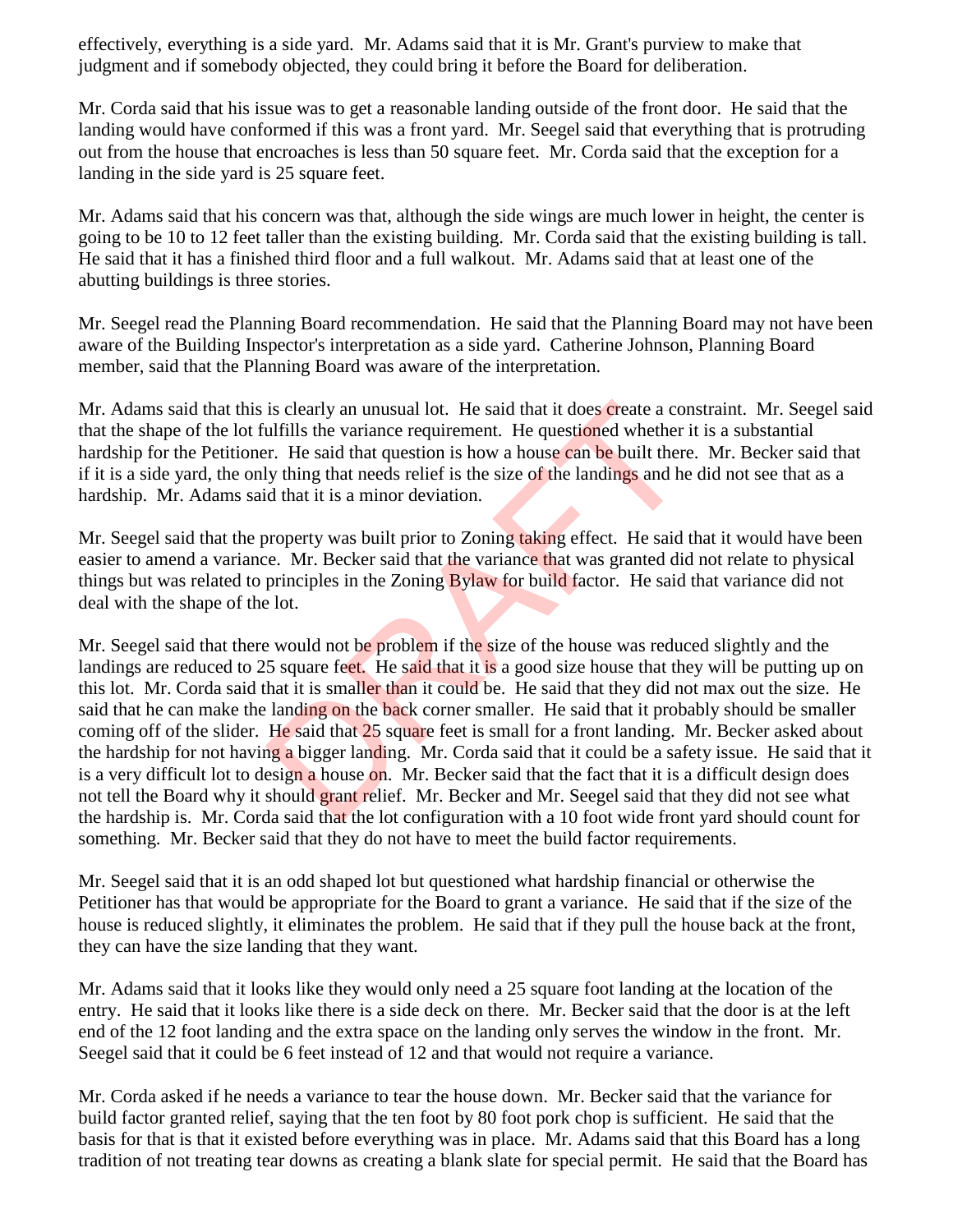allowed people with nonconforming lots with insufficient size to seek a special permit to allow them to tear down an existing house and build a new structure that would fully comply with setback requirements.

Mr. Seegel said that there are two landings, one on the side and one on the front of the house. He said that if the landings are reduced to 25 square feet, there is no reason to grant a variance. Mr. Corda confirmed that a variance was not needed for him to tear the house down. Mr. Seegel said that the Board is talking about what Mr. Corda wants to build before the existing structure is torn down. He discussed allowing the petition to be withdrawn without prejudice and having Mr. Corda go back to the Building Inspector to ask him if a special permit or variance is needed if the landings are reduced to 25 square feet. He said that he did not think that either is needed. He said that the Building Inspector is the Zoning Enforcement Officer and if he says that it is not needed, Mr. Corda does not need relief from the Zoning Board. Mr. Corda said that his impression is that this is a pre-existing nonconforming lot with variances on the property. Mr. Seegel said that the variance was on the build factor. He said that the lot size complies. Mr. Becker said that the lot has a complicated history that involves transfers of properties and things being recorded.

Mr. Corda confirmed that the Board's opinion is that if the landings conform a variance is not needed. Mr. Seegel said that it appears to the Board that there is no further Zoning relief needed but only the Building Inspector can confirm that. Mr. Corda said that the Building Inspector implied that this had to come to ZBA when he started the project and before he drafted plans for the house. He said that there was some gray area as to what he and Mr. Corda considered to be the front yard. Mr. Adams questioned whether a hardship would be that the front yard could not support a 50 square foot landing. Mr. Becker said that there is nothing in the bylaw that gives anybody a right to a 50 square foot landing. He said that it is an exception but not a right to have a 50 square foot landing. Mr. Adams said that you can comply with the Zoning Bylaw for front yard setback even if you have a 50 square foot landing encroaching in the front yard. Mr. Becker said that there is nothing in the bylaw that makes you build a 50 square foot landing but you can build a 50 square foot landing. He said that there is no requirement that you have to build a 50 square foot landing. Mr. Adams said that if the Building Inspector's interpretation was different that the stem plus the two side property lines constitute the frontage, a 50 square foot landing would be allowed but they would then need relief for the front yard setback requirement. Mr. Becker said that if the side yard definition interpretation is correct, the only issue is the size of the landing. He said that if the side yard interpretation is not correct, it is a front yard situation where there is another set of issues. Mr. Seegel said that, in that case, there could be a hardship for the shape of the lot. Mr. Adams said that they could make it wider and more narrow. pears to the Board that there is no further Zoning relief n<br>pnfirm that. Mr. Corda said that the Building Inspector in<br>arted the project and before he drafted plans for the house<br>what he and Mr. Corda considered to be the

Mr. Seegel said that proposed lot coverage is almost at the maximum at 19.43 percent. Mr. Becker said that the coverage is distorted because of the extra piece that you cannot build on.

Mr. Seegel suggested that Mr. Corda revise the plans so that all of the landings are 25 square feet or less, go back to the Building Inspector and ask for a building permit. He said that if the application is denied, Mr. Corda can take an appeal to the ZBA. He said that, at this point, he did not see a reason for the Board to grant relief for a hardship. He said that this solution should satisfy the Building Inspector's interpretation of the front and side yards.

Mr. Seegel discussed continuing the petition to March 2, 2017. Mr. Corda said that he will speak with the Building Inspector tomorrow. He said that if the size of the landings is the only issue, he will change them. Mr. Becker said that the thought that the Board put out there was predicated on the Building Inspector's judgment that it is a side yard not a front yard. Mr. Corda said that he had been under the impression that he had to appear before the Board to tear down regardless of the size of the landings. Mr. Seegel said that Mr. Corda should not tear the house down until the issue is resolved. He said that the Board is unanimous in its findings and Mr. Corda can let Mr. Grant know that. He said that Mr. Grant can call any of the Board members if he has an issue with it.

Mr. Becker said that the prior variance was granted for build factor, lot frontage and front yard –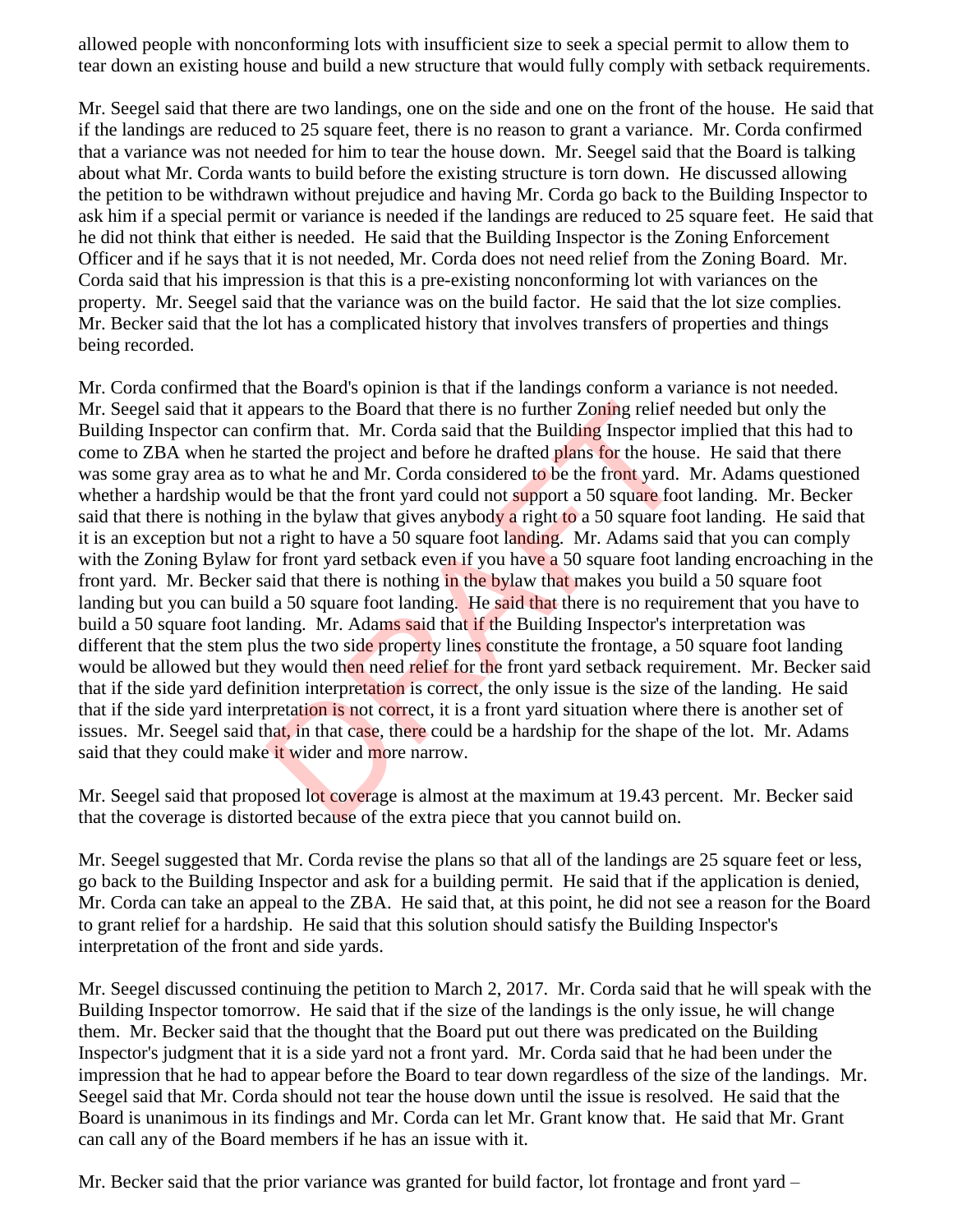Mr. Adams asked if the variance was granted for front yard, why was this petition before the Board. Mr. Seegel said that is because it is a side yard. He said that the front is only the pork chop going out. He said that is a determination that the Building Inspector made. Mr. Becker said that the prior variance was for the lot, not the house. He said that the variance was needed to assure that it was a buildable lot if the house was torn down. He said that what is put on it afterwards has to comply, which is what is at issue here.

Mr. Seegel moved and Mr. Becker seconded the motion to continue the petition to March 2, 2017. The Board voted unanimously to continue the petition.

# ZBA 2017-06, 69 EDGEMOOR AVE LLC, 69 EDGEMOOR AVENUE

Presenting the case at the hearing were David Himmelberger, Esq., Sorit Prakash, and Nash Quadir, representing 69 Edgemoor Ave LLC, the petitioner.

Mr. Seegel said that the petition had been continued from January 5, 2017 but would be heard de novo.

Mr. Himmelberger said that the request is for a special permit to raze and rebuild a single family dwelling. He said that the pre-existing nonconforming lot has 9,600 square feet where 10,000 square feet is required. He said that the lot is improved with a single family home that is nonconforming due to a left side yard setback of 15.2 feet and a front yard setback of 19.5 feet. He said that the proposed structure will be fully compliant with Zoning setbacks. He said that it will have a front yard setback of 33.2 feet, left and right side yard setbacks of 28 feet, and a rear yard setback of 10.8 feet. He said that the proposed home will be 31 feet 11 inches tall, with an overall height to average grade of 32.7 feet. He said that existing lot coverage is 10 percent and the proposed lot coverage will be 22 percent. He said that the house will be a center entrance colonial with clapboard siding and detailed trim work. He said that the house has hipped roofs to minimize massing. He said that the proposed Total Living Area plus Garage (TLAG) will be 3,589 square feet. that the request is for a special permit to raze and rebuild<br>ing nonconforming lot has 9,600 square feet where 10,00<br>e lot is improved with a single family home that is nonco<br>feet and a front yard setback of 19.5 feet. He

Mr. Himmelberger said that questions were raised at the previous hearing in regard to landscaping and a couple of design features. He said that it was suggested that the eyebrow roof over the garage be extended over the adjoining door to the side and that has been done. He said that there was a question in the interior of the garage.

Mr. Adams asked about the landing at the rear of the lot that appears to be 3.5 by 11.5 feet, which would be more than 25 square feet. He said that the bylaw allows entrance porches on the first floor in the rear yard that do not exceed 50 square feet.

Mr. Himmelberger said that there had been a note regarding the step up in the garage and that was changed. He said that they provided the spot elevations from which the basement TLAG was calculated, as shown on Plan TL1. He said that it was exposed grade at 10 foot intervals, in accordance with the TLAG Methodology. He said that the average on the four walls was added together for the average height, as shown on Plan HT1. He said that the average is 32.6 feet and the average on the exposed basement is 1 foot 4 inches.

Mr. Adams confirmed that the sill height of the basement was lowered by seven inches from the prior submittal.

Mr. Himmelberger said that another change to the exterior is shown on Sheet 2 of 8. He said that they may overshot the suggestion for the eyebrow roof over the two sliders where they continued it to the left to the first floor wall. He said that ending it at the doorway would be a more appropriate treatment. He submitted a revised plan.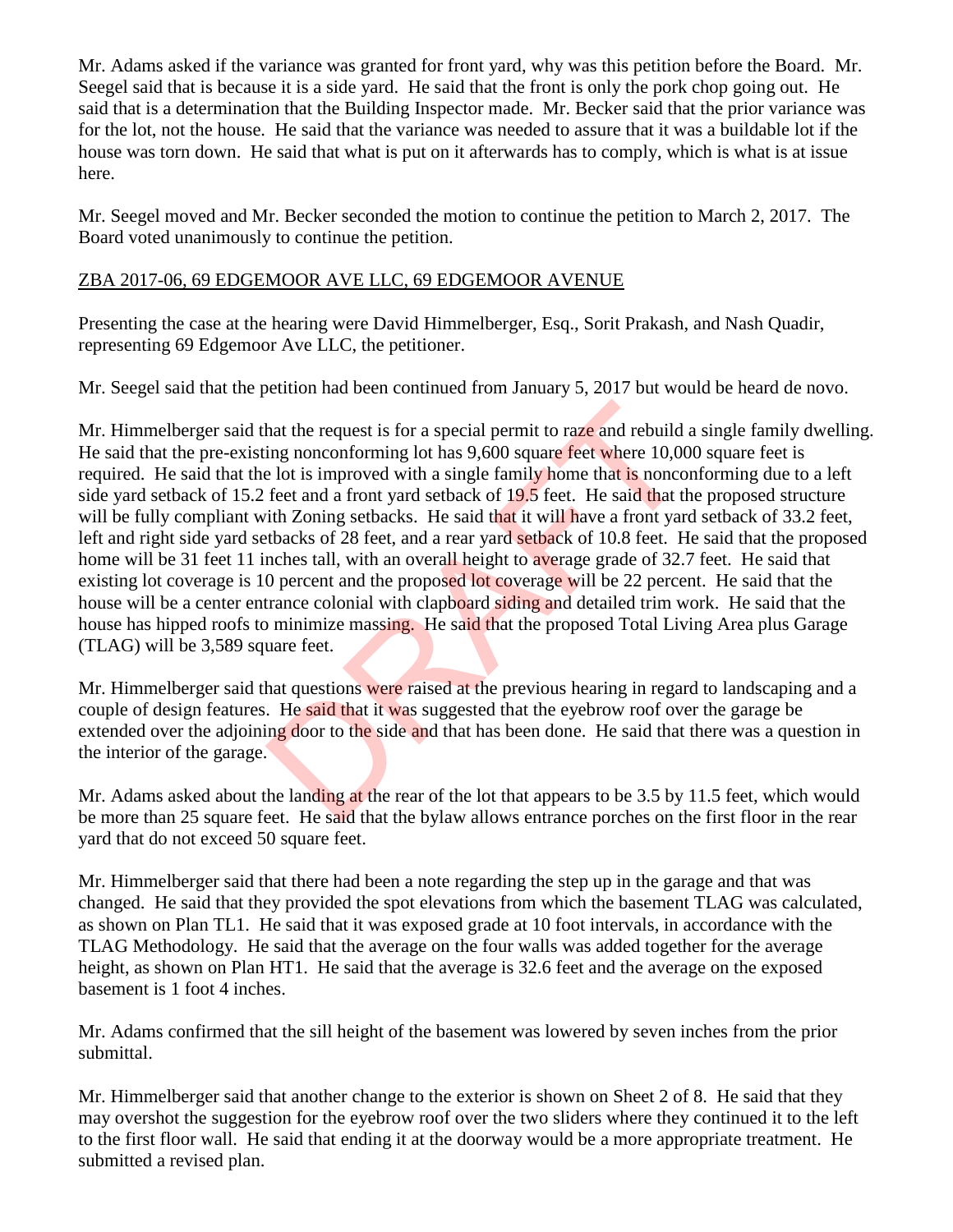Mr. Seegel said that the plan shows a porch off the back. Mr. Himmelberger said that there is a landing just outside the two sliders. Mr. Sheffield said that it is labeled as a granite step. Mr. Himmelberger said that it is an entrance porch not exceeding 50 square feet. Mr. Seegel said that it is really not a porch. Mr. Adams said that it is 3.5 feet deep by 11.5 feet long with what appears to be two steps up. Mr. Seegel said that if it is an entry way porch, it can be 50 square feet. He said that if it is just a landing, it can only be 25 square feet. Mr. Himmelberger said that they believe that it is an entrance porch on the first floor. Mr. Seegel asked what is porch-like about it. He said that it is not screened in and does not have a roof on it. Mr. Himmelberger said that it does have a roof over it. Mr. Adams said that the roof is narrower than the porch.

Mr. Himmelberger said that, in addition to the minor revisions that were provided, they also submitted a Landscape Plan in response to Mr. Zahn's concerns. He said that Mr. Zahn lives at 63 Edgemoor Avenue, which is approximately four feet lower than 69 Edgemoor Avenue. He said that there is currently a dense screening of arbor vitae along the common property line that will remain. He said that additional screening of nine arbor vitaes will serve as a second interior line of screening. He said that it will be slightly uphill from the existing screening. He said that the existing screening is approximately 20 feet tall.

Mr. Himmelberger said that the Landscape Plan shows a patio that is larger than what is actually going in. He said that walk out patio is between two sloping embankments and will look as 7.5 feet wide. He said that the Landscaper put it in without regard to the fact that there are slopes coming down.

Mr. Seegel asked if there is space between the existing arbor vitaes. Mr. Prakash said that there is space. Mr. Seegel said that the second row should be planted so that the spaces in between are filled.

Mr. Himmelberger said that Mr. Zahn had concerns about stormwater runoff. He said that a Stormwater Management Plan was submitted that shows three drywells and a leaching catch basin that will catch all roof runoff.

Mr. Himmelberger said that there was a house built on Overbrook Drive that is quite tall because it stands higher than the property at 69 Edgemoor Avenue. He said that house is closer to Mr. Zahn's property. He said that Mr. Zahn does not want a replica of that. He said that the property house at 69 Edgemoor Avenue is shorter and at a lower elevation. He said that, given the existing 20 foot arbor vitaes, it will be difficult to see anything. He said that, based on that, they would request a determination that the proposed structure that will comply with all Zoning dimensions be determined to be not substantially more detrimental to the neighborhood than the existing nonconforming structure. hat the Landscape Plan shows a patio that is larger than v<br>io is between two sloping embankments and will look as<br>in without regard to the fact that there are slopes coming<br>is space between the existing arbor vitaes. Mr. P

Mr. Seegel read the Planning Board recommendation.

Mr. Seegel asked if there was anyone present at the public hearing who wished to speak to the petition.

Mr. Sheffield asked if the downhill catch basin shown in the Stormwater Management Plan is located in the patio or the grass. Mr. Prakash said that it will be located in the patio. Mr. Sheffield said that will allow them to create a positive low point because the cheek walls will send the water that way.

Mr. Sheffield said that, in the final elevations, the ends of the eyebrows should be shown. He said that they may not want to have a 90 degree edge on the eyebrows but might reflect the shape of the rooflines. Mr. Himmelberger said that the designer will look at that.

Mr. Sheffield said that the Landscape Plan appears to be a count of the number of trees on the property. He said that the Landscaper should make adjustments for the spacing as discussed by the Board.

Mr. Himmelberger submitted a plan that shows the abbreviated eyebrow to rear. He said that they will hip the ends of the eyebrow. He said that they submitted a plan with the correct patio dimensions.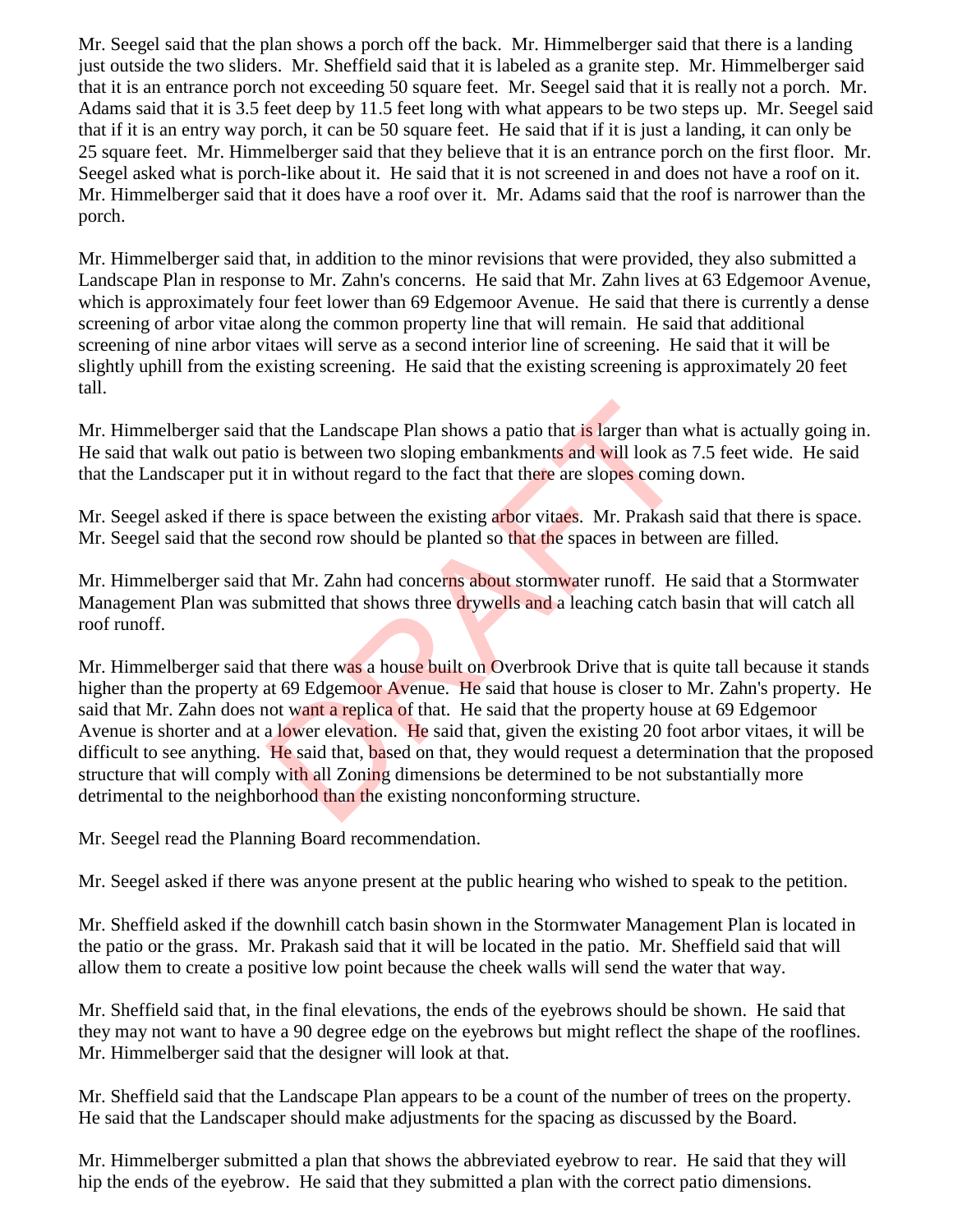Mr. Becker moved and Mr. Adams seconded the motion to grant a special permit, subject to the conditions that revised plans showing hipped ends on the eyebrows be submit prior to apply for a building permit. The Board voted unanimously to grant a special permit.

# ZBA 2016-95, WELLESLEY HISTORICAL SOCIETY, 323 WASHINGTON STREET

Presenting the case at the hearing were David Himmelberger, Esq., Kien Ho, and Frank. Also present were Erica Dumont, Director and Owen Dugan, Board member, Wellesley Historical Society.

Mr. Himmelberger said that when they were before the Board on January 5, 2017, they had attempted to respond to the Board's request to look at maximizing additional parking on the lot. He said that they had submitted a robust plan with 11 parking spaces and a wraparound driveway. He said that the Board had concerns that perhaps the Petitioner had overshot the mark with the number of parking spaces and the loss of green space. The Board asked Wellesley Historical Society to reconsider the parking plan. He said that the revised plans were submitted on January 4, 2017, which did not allow enough time for the Planning Board to review them.

Mr. Himmelberger said that they went back to the drawing board to revisit the parking plan to reduce it to what is there now, which is three parking spaces in the existing garage and three unmarked spaces at the rear. He said that they submitted a plan called Option 1 that cleans up the area and adds a fourth spot that is handicapped accessible. He said that the Planning Board Staff raised concerns that, by submitting a parking plan to the Board, it implied alteration of the parking area for which the Parking Bylaws became implicated. He said that the bylaw requires that a plan be submitted to the Building Inspector for sign off as to compliance with the bylaw. He said that, based on the off-street parking bylaw, there is no minimum parking requirement for this lot because there are fewer than 15 spaces. He said that no development standards apply. He said that the Planning Board Staff noted that the elevation drawings that were submitted to show the revised parking field showed two handicapped ramps, one at the front and one at the rear, which would trigger Design Review Board (DRB) review for a minor construction project. He said that the Planning Board Staff recommended that the decision be deferred, pending DRB and Building Inspector approval. He said that they appeared before the Planning Board and brought to their attention that the handicapped ramps were previously by DRB in 2014. He said that while they are showing some minor reconfiguration of those ramps, Wellesley Historical did not think that deferral was needed. He said that Wellesley Historical felt that the Planning Board was conflating minor construction projects with special use permits. He said that this is a request for a special permit for the slightly expanded use of the facility in a General Residence District. He said that the Planning Board noted that the memo from BETA Engineering concluded that the modest additional use did not seem to require any additional parking. He said that BETA did not believe that a parking plan needed to be considered for issuance of the special permit and they recommended favorable action without any revised parking plan. He said that when they submitted the plans for Option 1, they also included some spot traffic counts for the available parking spaces on Washington Street and Seaward Street during the day. He said that the stretch from the Unitarian Church to Cliff Road has no businesses on it. He said that at no time did they ever find less than 20 open spaces. He said that the request for the expanded use is for up to six people a day during the week, they feel that the existing parking is sufficient and there is more than ample parking on the street without taking away from businesses on the street. He said that they believe that the expanded use occurs predominantly during the evening when there is more than ample parking. He said that they believe that the request is merited. hat they went back to the drawing board to revisit the par<br>is three parking spaces in the existing garage and three u<br>bhmitted a plan called Option 1 that cleans up the area an<br>e. He said that the Planning Board Staff rais

Mr. Himmelberger said that parking plans, Option 1 and Option 2 were submitted to Mr. Grant, who sent an email to Heather Lamplough, Planning Department, stating the plans were in compliance with Architectural Access Board regulations as they pertain to handicapped parking and Section XXI of the Zoning Bylaw.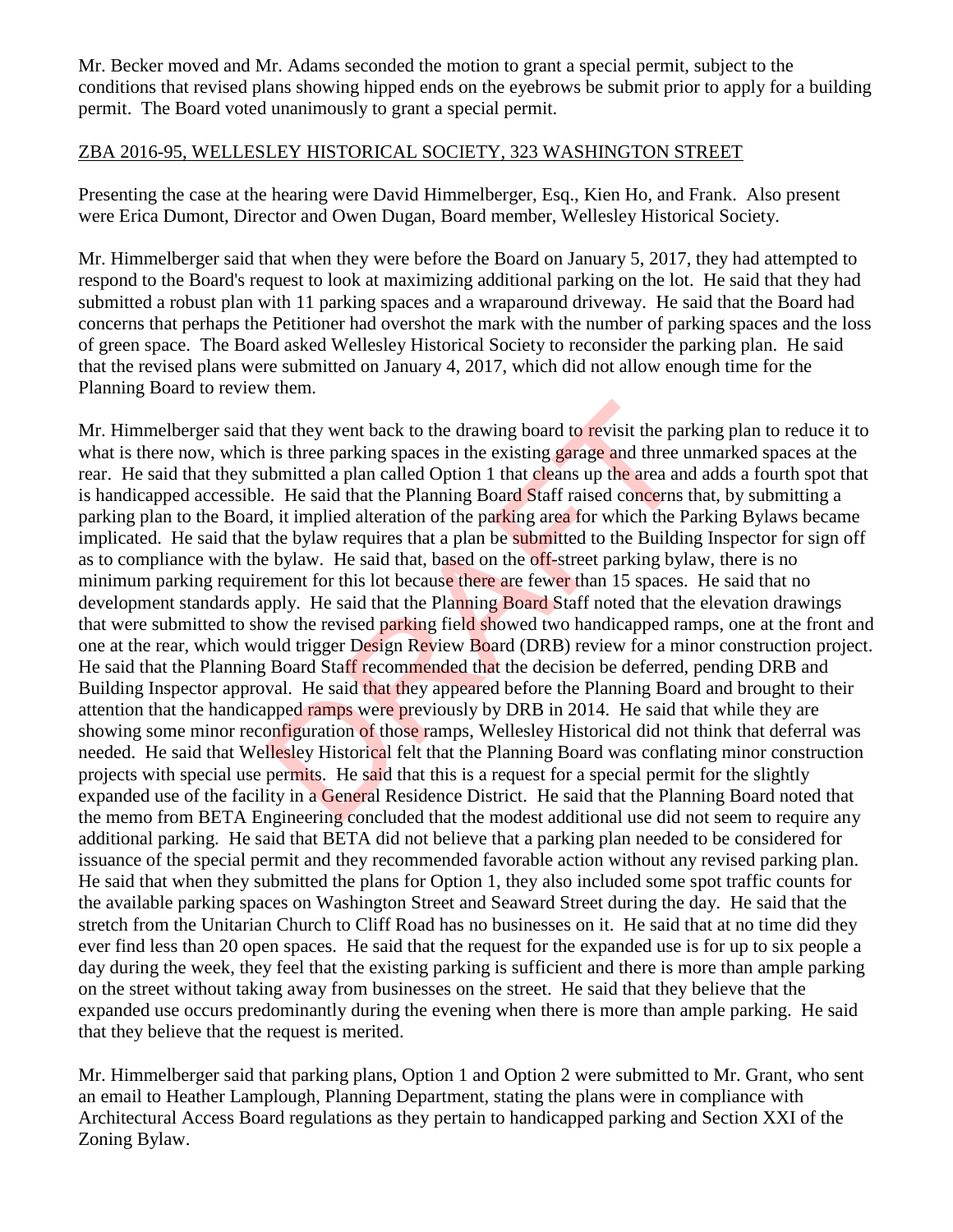Mr. Himmelberger said that the Planning Board analysis was that a special permit could be granted without any requirement that the parking plan that was submitted be acted upon. He said that Wellesley Historical would like to make those changes. He said that they do not believe that they are predicate to the Board's determination, and if they are not, when they raise the funds to make the renovations to make the house handicapped accessible, would submit to DRB and submit the final plan to the Building Inspector for approval. He said that if the Board believes that it would be an integral part of its determination, Wellesley Historical would rely on parking plan, Option 1 and would be happy to construct it. He said that it is their intention to construct it.

Mr. Seegel said that when he looked at the history of the applications before the Board from the time the building was purchased by Wellesley Historical Society, what is proposed is a much more active site than what it has been. He said that he was not so concerned about researchers there during the day because metered parking spaces are available on Washington Street. He said that he would still opt for Option 1. Mr. Himmelberger said that Ms. Dumont stated that researchers only come on a scheduled basis, two to three a day for a couple of hours. He said that Wellesley Historical is happy to incorporate the Option 1 parking plan as part of the Board's determination.

Mr. Sheffield said that the Board is discussing a use, not a site plan. He said that the use is providing a parking count based on a description of the function and use of the building. He said that there is additional evening use, presentations and a program with the Wellesley Public Schools proposed. He said that the school program requires use of the Universalist Church parking lot. Mr. Himmelberger said that the Church has agreed to allow the Historical Society use of their parking lot. He said that the bus will come into the Church parking lot, discharge the students, and they would walk through the connecting entrance. He said that raised crosswalk would bring them to the rear of the house.

Mr. Sheffield said that Option 1 would have researchers and workers use the rear entrance. He said that when the plan goes before DRB it will have to show lighting and a more full design of the pedestrian approach to the building. He said that Option 1 provides a lot more greenspace than Option 2. He said that there could be a small design change that would put more greenspace at the entrance. Mr. Himmelberger said that they do greenspace at the right rear and interior of the handicapped ramp. He said that the concrete pad at the back left corner will be removed and landscaped. Mr. Sheffield said that he hoped that the landscape designer can find ways to increase the greenspace in the parking and entrance areas. e Board is discussing a use, not a site plan. He said that<br>description of the function and use of the building. He s<br>resentations and a program with the Wellesley Public Scle<br>equires use of the Universalist Church parking

Mr. Redgate said that Wellesley Historical already has a special permit for increased use and want to expand on it. Mr. Himmelberger said that the special permit allows for Board meetings and administrative use. Mr. Redgate said that the request is to increase the use for more visitors, the public school program and two fundraisers for less than 75 people. He said that some sort of narrative regarding the intended operations might be submitted instead of a site plan. Mr. Himmelberger said that they attached a memo from Ms. Dumont with the first letter that laid out the request for two to three researchers a day, three to five visitors, and one week in June for the School Program during the daytime, and five to six small workshop/seminars and two minor fundraisers in addition to the Board meetings in the evening. Mr. Redgate said that the Board's decision can refer to the memo and what was said. He said that the text should state that the buses will only use the parking lot. He said that it would be helpful for the Board to have an operations description that it could refer to. He agreed that a parking plan is not needed.

Mr. Ho said that BETA's Traffic Memorandum summarizes and clearly identifies all the points of use, including the buses. He said that they concluded in the memorandum that the use will have no adverse impact to the site. Mr. Himmelberger said that the memorandum lays out the parking on pages 2 to 3. He said that the special events are laid out at the top of page two. Mr. Seegel suggested that BETA's letter be an exhibit listed in the decision.